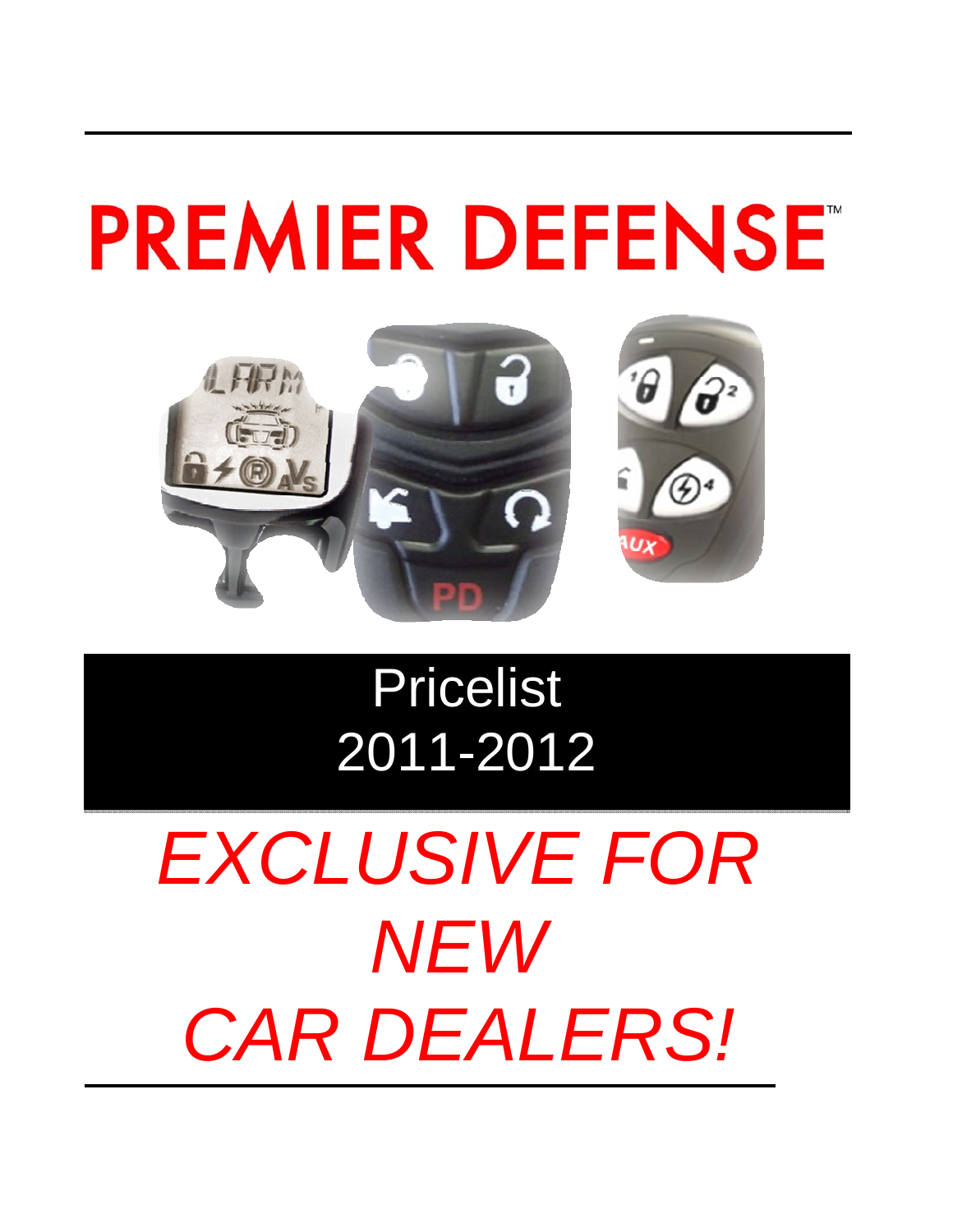### E **Intelligent Mobile Security**

#### *Premier Defense Remote Starter and Security Systems*



*All remote starter systems are all-in-one manual/automatic transmission and feature: - Virtual Tach System (automatic transmission only) - Tech Tool compatible - Dual 12 volt power wires - High-current outputs for Ignition, Accessory and Start - Configurable High-Current Output for 2nd Ignition, 2nd Accessory, or 2nd Start - Multi-Speed Tachometer Learning - Normal and High Tach Jumper - Gas or Diesel engine compatible - Nonvolatile system state memory - iDatalink & Xpresskit compatible - Pager Compatible - Two-way communication on RS-232 Port, INV-200 Port, Configurable engine run time (3, 15, 25 minutes -in gas mode) - Turbo mode - Idle Mode - Cold Weather Mode - Negative Hood Trigger Input - Tachometer Input - Positive Glow-plug Input - Auxiliary (-) Ground Output when Running - Independent arm/disarm outputs for factory alarm control - Hybrid vehicle mode (automatic transmission vehicles only) & PTS (Push to Start) Compatible - Limited Lifetime Warranty* 

*NEW! (-) Ignition/Accessory/Start Programmable Outputs - Disarm feature with ignition, accessory and ground out when running - Parking Light Selectable Polarity Output - Programmable Manual Transmission Ready Mode Sequence - PTS (Push to Start) Programmable Take Over Time*

*Options: Keyless Entry Outputs - Ignition-controlled door locks - Secure Lock - Trunk Release Output - Anti-theft Starter-Kill Output - Passive or active starter-kill arming - Arm & Disarm OEM alarm - OEM horn control - Parking lights flash/diagnostics*

| 1-Way remote starter system                |     |                                                                                                                                                                                                                                                                                                                                                                                                                                                                                                                                                                                                                                                                                                                                                                                                                                                                                                                                                                                                                                                                                                                                                                                                                                                                   |  |  |
|--------------------------------------------|-----|-------------------------------------------------------------------------------------------------------------------------------------------------------------------------------------------------------------------------------------------------------------------------------------------------------------------------------------------------------------------------------------------------------------------------------------------------------------------------------------------------------------------------------------------------------------------------------------------------------------------------------------------------------------------------------------------------------------------------------------------------------------------------------------------------------------------------------------------------------------------------------------------------------------------------------------------------------------------------------------------------------------------------------------------------------------------------------------------------------------------------------------------------------------------------------------------------------------------------------------------------------------------|--|--|
| <b>PD2.8</b>                               | AM  | Two 5-button transmitters - Up to 2200ft / 670m of range - Monopole antenna with embedded bright-blue LED and PAB<br>(programming assistance button) - Safe start - Swap start - Home Valet Mode - Remote controlled Valet Mode - Ignition controlled<br>Valet Mode - Multi-car operation - 5th button with stop/panic functions - Built-in basic OEM-style Alarm - 3 auxiliary outputs* -<br>Configurable input* (*may require additional part(s) and/or labour)                                                                                                                                                                                                                                                                                                                                                                                                                                                                                                                                                                                                                                                                                                                                                                                                 |  |  |
| 2-way remote starter systems<br>PD372TW-FM |     |                                                                                                                                                                                                                                                                                                                                                                                                                                                                                                                                                                                                                                                                                                                                                                                                                                                                                                                                                                                                                                                                                                                                                                                                                                                                   |  |  |
|                                            | 归口尺 | 5-button FM LED transmitter and companion one way transmitter - Up to 3000ft / 900m of range - Audible confirmation - Visual<br>command confirmation via button illumination - Robust and durable - 2-way communication with HDX Technology - Monopole<br>antenna with embedded bright-blue LED and PAB (programming assistance button) - Engine run time request - Constant while<br>pressed lock and unlock outputs - Ultra low battery consumption 924m @ 10 op./day) - Safe Start - Swap Start - Home Valet Mode -<br>Remote controlled Valet Mode - Ignition controlled Valet Mode - Multi-car operation - Multi-level shift button - Built-in<br>programmable ON/OFF basic OEM-style alarm - 3 auxiliary outputs                                                                                                                                                                                                                                                                                                                                                                                                                                                                                                                                            |  |  |
| PD472TW-FM                                 |     |                                                                                                                                                                                                                                                                                                                                                                                                                                                                                                                                                                                                                                                                                                                                                                                                                                                                                                                                                                                                                                                                                                                                                                                                                                                                   |  |  |
|                                            |     | 6-button FM LCD transmitter and companion one way transmitter - Up to 3500ft / 1070m of range - Status via alphanumeric/icon<br>LCD transmitter display - Signal reception/operation confirmation (beep/text) - Bright backlit Liquid Crystal Display (LCD) - 8 user-<br>programmable LCD backlight colors - 2-way communication with HDX Technology - Monopole antenna with embedded bright-blue<br>LED and PAB (programming assistance button) - User-programmable time start - User programmable transmitter language<br>(English/French) - User programmable transmitter keypad lock - Optional sensor for remote temperature readout - User-<br>programmable 6th button - User-programmable red/green backlight illumination upon lock/unlock - Transmitter battery level<br>indicator - On-screen ready mode on/off indicator (manual transmission system ONLY) - On-screen engine running countdown<br>timer - Clock with alarm function - Parking meter countdown - Safe Start - Swap Start - Home Valet Mode - Remote controlled Valet<br>Mode - Ignition controlled Valet Mode - Muti-car operation (2) - Multi-level shift button - Channel expander compatible* - Built-in<br>programmable OEM-style alarm - 3 auxiliary outputs - Configurable input |  |  |

**Auto***Mobility* **Distribution** 400 Wright Street, St. Laurent, Quebec, H4N 1M6 Tel: 514-745-8030 Fax: 514-745-6068 www.automobilitydistribution.com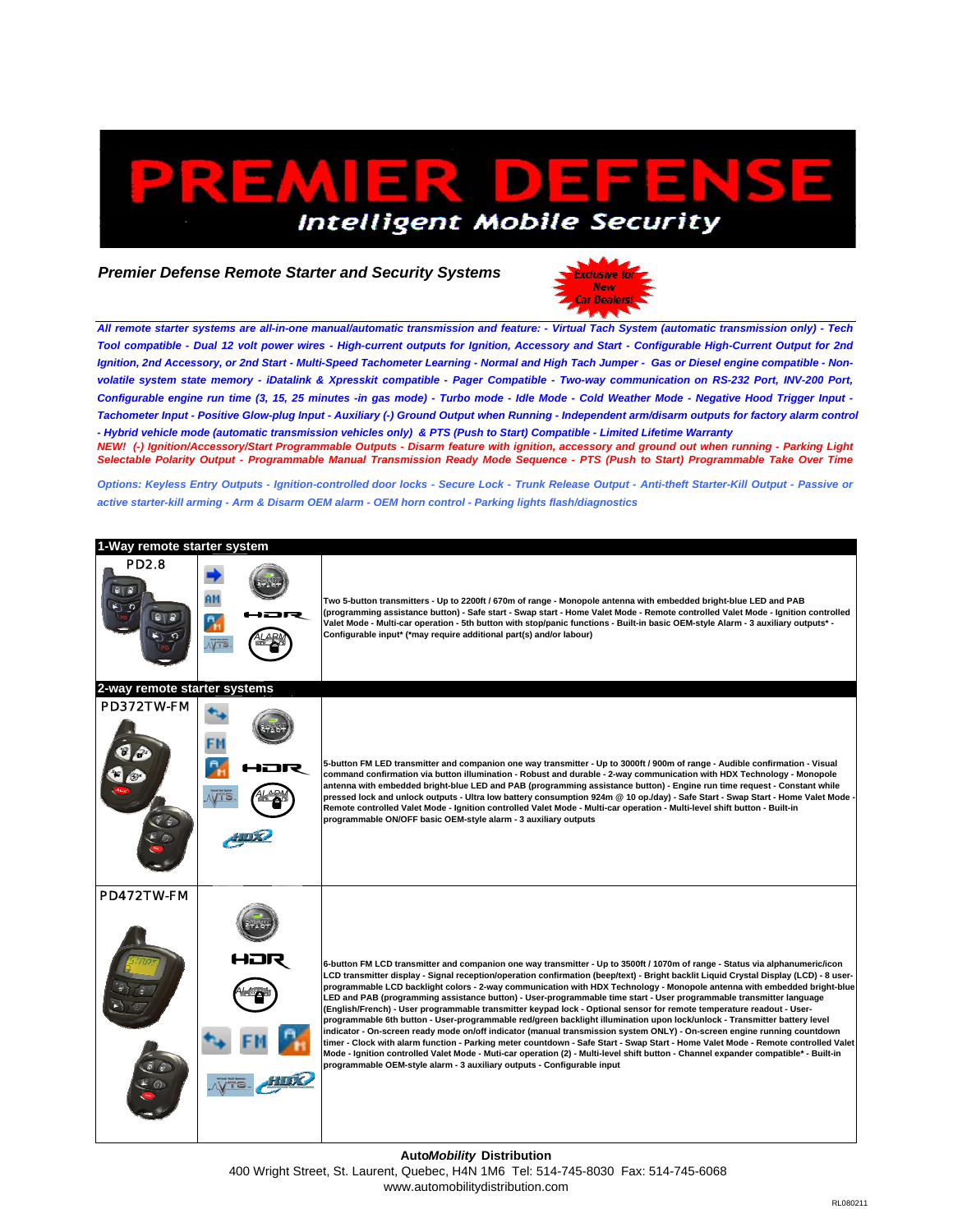#### REMIER DEFENS Intelligent Mobile Security

#### *Premier Defense Remote Starter and Security Systems*



*Alarm Common Features: Passive or active alarm arming - Programmable 2-stage Disarm - Temporary/Permanent Chirp Delete - Selectable siren or horn confirmation - Adjustable siren/horn pulse duration - Siren and/or horn notification of zone intrusion - LED notification of zone intrusion - Panic Mode/car finder - Remote controlled Valet Mode - Ignition controlled Valet Mode - Push-button controlled Valet Mode - Plug-in Dual stage shock sensor - 128dB 6 tone siren - Zone intrusion monitoring with zone bypass - Ignition monitoring - Door monitoring - Trunk monitoring - Hood monitoring*

|                          | 2-way combo alarm starter system        |                                                                                                                                                                                                                                                                                                                                                                                                                                                                                                                                                                                                                                                                                                                                                                                                                                                                                                                                                                                                                                                                                                                                                                                                 |
|--------------------------|-----------------------------------------|-------------------------------------------------------------------------------------------------------------------------------------------------------------------------------------------------------------------------------------------------------------------------------------------------------------------------------------------------------------------------------------------------------------------------------------------------------------------------------------------------------------------------------------------------------------------------------------------------------------------------------------------------------------------------------------------------------------------------------------------------------------------------------------------------------------------------------------------------------------------------------------------------------------------------------------------------------------------------------------------------------------------------------------------------------------------------------------------------------------------------------------------------------------------------------------------------|
| <i><b>PD870TW-FM</b></i> |                                         | 6-button FM LCD transmitter chargeable via USB - Companion FM 5-button transmitter - Up to 3500ft / 1070m of range - 2-Way<br>communication with HDX Technology - Monopole antenna with embedded bright blue LED - Status via 6 alphanumeric characters<br>and icon LCD transmitter display - Bright backlit Liquid Crystal Display (LCD) - 8 User-programmable LCD backlight colors - Signal<br>reception/operation confirmation (beep/text) - Alarm notification paging by custom chime or vibrate mode - User-programmable<br>time start - User-programmable transmitter language (English/French) - User-programmable transmitter keypad lock - User-<br>programmable 6th button (Temp, Stop, Aux, Panic, Cold Weather mode) - Passenger compartment temperature display via<br>transmitter* - Transmitter battery level indicator - On-screen ready mode on/off indicator (manual transmission models only) - On-<br>screen engine running countdown timer - Clock with alarm function - Parking meter countdown - Remote control locator -<br>Temperature sensor compatible* - Multi-level shift button - Channel expander compatible* (*may require additional part(s) and/or<br>labour) |
|                          | <b>Manual/Automatic</b><br>transmission | By default in manual transmission but can be changed very easily at the moment of installation into an automatic transmission<br>unit.                                                                                                                                                                                                                                                                                                                                                                                                                                                                                                                                                                                                                                                                                                                                                                                                                                                                                                                                                                                                                                                          |
|                          | One Way                                 | One Way System                                                                                                                                                                                                                                                                                                                                                                                                                                                                                                                                                                                                                                                                                                                                                                                                                                                                                                                                                                                                                                                                                                                                                                                  |
|                          | <b>Two Way</b>                          | Two way system                                                                                                                                                                                                                                                                                                                                                                                                                                                                                                                                                                                                                                                                                                                                                                                                                                                                                                                                                                                                                                                                                                                                                                                  |
| FM                       | <b>FM Technology</b>                    |                                                                                                                                                                                                                                                                                                                                                                                                                                                                                                                                                                                                                                                                                                                                                                                                                                                                                                                                                                                                                                                                                                                                                                                                 |
| m                        | <b>AM Technology</b>                    |                                                                                                                                                                                                                                                                                                                                                                                                                                                                                                                                                                                                                                                                                                                                                                                                                                                                                                                                                                                                                                                                                                                                                                                                 |
|                          | <b>Alarm System</b>                     | Includes full feature alarm system                                                                                                                                                                                                                                                                                                                                                                                                                                                                                                                                                                                                                                                                                                                                                                                                                                                                                                                                                                                                                                                                                                                                                              |
|                          | Built-in, OEM-style<br>alarm            | Uses the door and hood switches along with ignition sense as alarm triggers; if tripped, the factory horn will act as an audible<br>deterrent.                                                                                                                                                                                                                                                                                                                                                                                                                                                                                                                                                                                                                                                                                                                                                                                                                                                                                                                                                                                                                                                  |
|                          | <b>Virtual Tach System</b>              | Virtual Tach System combines the latest microcontroller technology and a complex algorithm. VTS is able to effectively monitor<br>the engine starting sequence and release the starter at the right time without physically connecting the tach wire to the remote<br>starter. The VTS constantly monitors the data and readjusts itself automatically in order to maximize its capability to start the<br>engine properly in any weather or deteriorating battery condition.                                                                                                                                                                                                                                                                                                                                                                                                                                                                                                                                                                                                                                                                                                                   |
|                          | <b>HDX Technology</b>                   | Featured on all TW systems. This technology allows the transceiver to send and receive data at the same time, almost like a full<br>duplex system. This translates into getting the maximum range from the RF systems with much faster confirmation than any other<br>two-way systems on the market.                                                                                                                                                                                                                                                                                                                                                                                                                                                                                                                                                                                                                                                                                                                                                                                                                                                                                            |
| りロト                      | <b>HDR Technology</b>                   | HDR stands for High Data Rate - one of the most advanced transmitter coding systems ever. By increasing the speed of which the<br>data is modulated on the carrier from the remote control, short but powerful bursts of information can be transmitted.                                                                                                                                                                                                                                                                                                                                                                                                                                                                                                                                                                                                                                                                                                                                                                                                                                                                                                                                        |
|                          |                                         | Combine starter with Smart Start unit, download the Smart start application and enjoy all the features that Smart Start has to offer<br>Smart Start Compatible (see Smart Start pricelist for full feature list).                                                                                                                                                                                                                                                                                                                                                                                                                                                                                                                                                                                                                                                                                                                                                                                                                                                                                                                                                                               |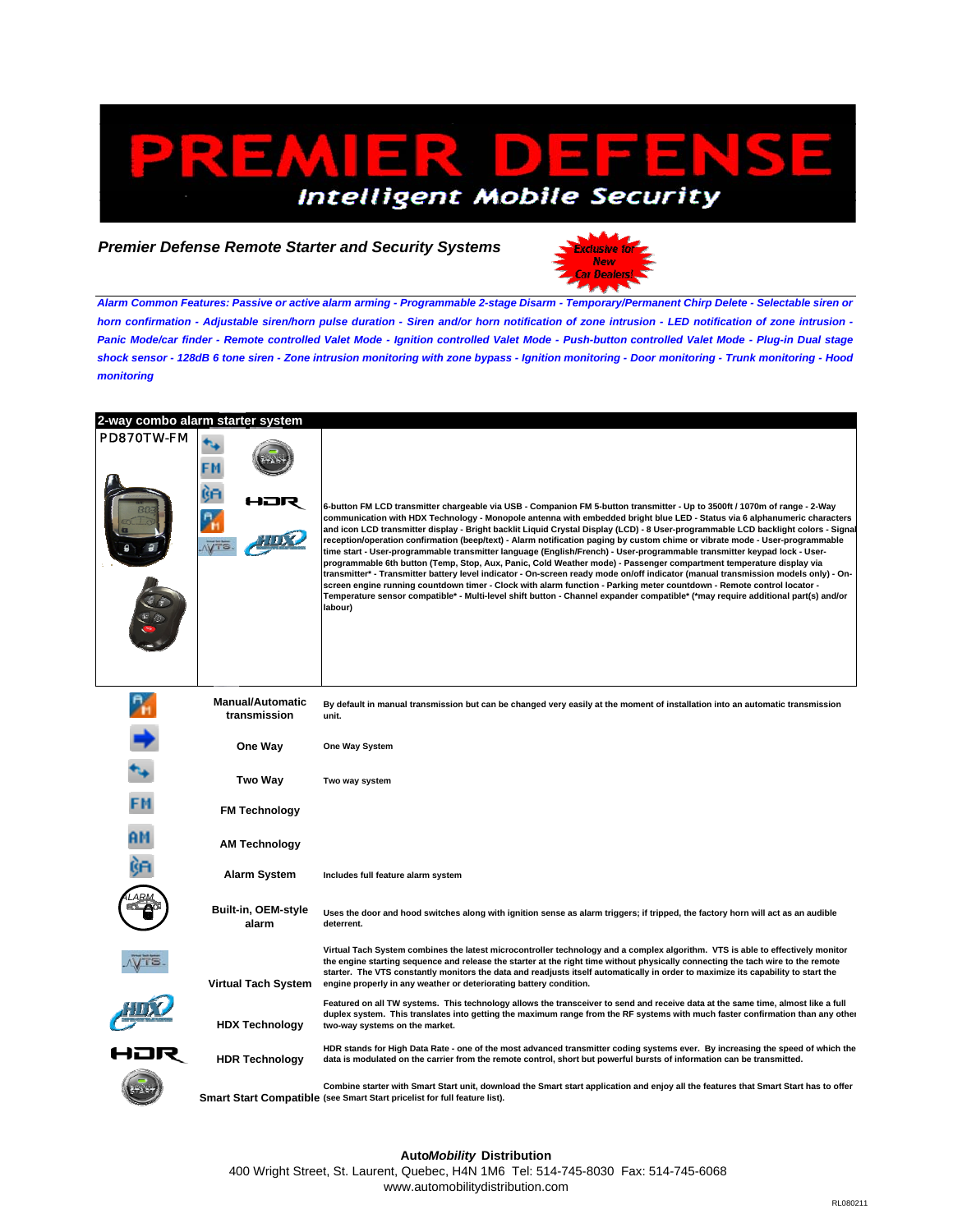## REMIER DEFENSE P

| <b>ANTENNAS</b>      |                    |                                                                                                     |                                                                                                                   |
|----------------------|--------------------|-----------------------------------------------------------------------------------------------------|-------------------------------------------------------------------------------------------------------------------|
| Model                | <b>Description</b> |                                                                                                     | For use with                                                                                                      |
| ANT-SH1              | $SH-1$             | Superheterodyne dipole antenna<br>(303 Mhz) - 3 pin                                                 | PD2.5SH, PD2.5M SH, PD3SHv2, PD3MSHv2                                                                             |
| ANT-SH433M           |                    | Superheterodyne monopole<br>antenna 433 mhz w/blue LED<br>(SH433-101 embeded on<br>antenna) - 4 pin | PD2.5iSH, PD2.5iM SH-433, PD2.7, PD3SH-433, PD3M SH-433                                                           |
| SH433-120            |                    | Superheterodyne HDR<br>monopole antenna 433 mhz<br>w/blue LED and PAB                               | PD2.8                                                                                                             |
| <b>FMTW-130</b>      |                    | Two way FM HDR monopole<br>antenna with PAB                                                         | PD372TW-FM & PD472TW-FM                                                                                           |
| <b>FMTW-140</b>      |                    | Two way FM HDR monopole<br>antenna                                                                  | PD870TW-FM                                                                                                        |
| A001-SH000           |                    | 3 pin antenna harness                                                                               | White connectors on both ends= SH & R1<br>(1)<br>White connector & (1) black connector = $FM$ & AM                |
| A001-SH001           |                    | 4 pin antenna harness                                                                               |                                                                                                                   |
| <b>1 WAY REMOTES</b> |                    |                                                                                                     |                                                                                                                   |
| <b>PR-85</b>         |                    | 5 button remote 433mhz HDR<br>(blue LED)                                                            | PD2.8                                                                                                             |
| <b>PR-5</b>          |                    | 5 button remote 433mhz (amber<br>LED)                                                               | PD2.7                                                                                                             |
| <b>PR 4SH-433</b>    | - 1<br>181 00      | 4 button remote 433mhz (amber<br>LED)                                                               | PD2.5SH (433), PD2.5MSH (433), PD3SHv.2 (433), PD3MSHv.2 (433)                                                    |
| PR 4SH               |                    | 4 button SH remote 303mhz<br>(green LED)                                                            | PD2.5, PD2.5I, PD2.5M, PD3, PD3M, PD3v2, PD3Mv2, PD2.5SH, PD2.5ISH,<br>PD2.5MSH, PD3SH, PD3MSH, PD3SHv2, PD3MSHv2 |
| <b>PR425OW</b>       |                    | 5 button one way FM HDR<br>transmitter with multilevel shift<br>button - mat finish/amber LED       | Companion remote for PD372TW-FM and PD472TW-FM and can be used with<br>PD870TW-FM                                 |
| <b>PR525OW</b>       |                    | 5 button one way FM HDR<br>transmitter with multilevel shift<br>button - glossy finish/blue LED     | PD870TW companion remote. Can also be used as a companion remote for<br>PD372TW-FM and PD472TW-FM                 |